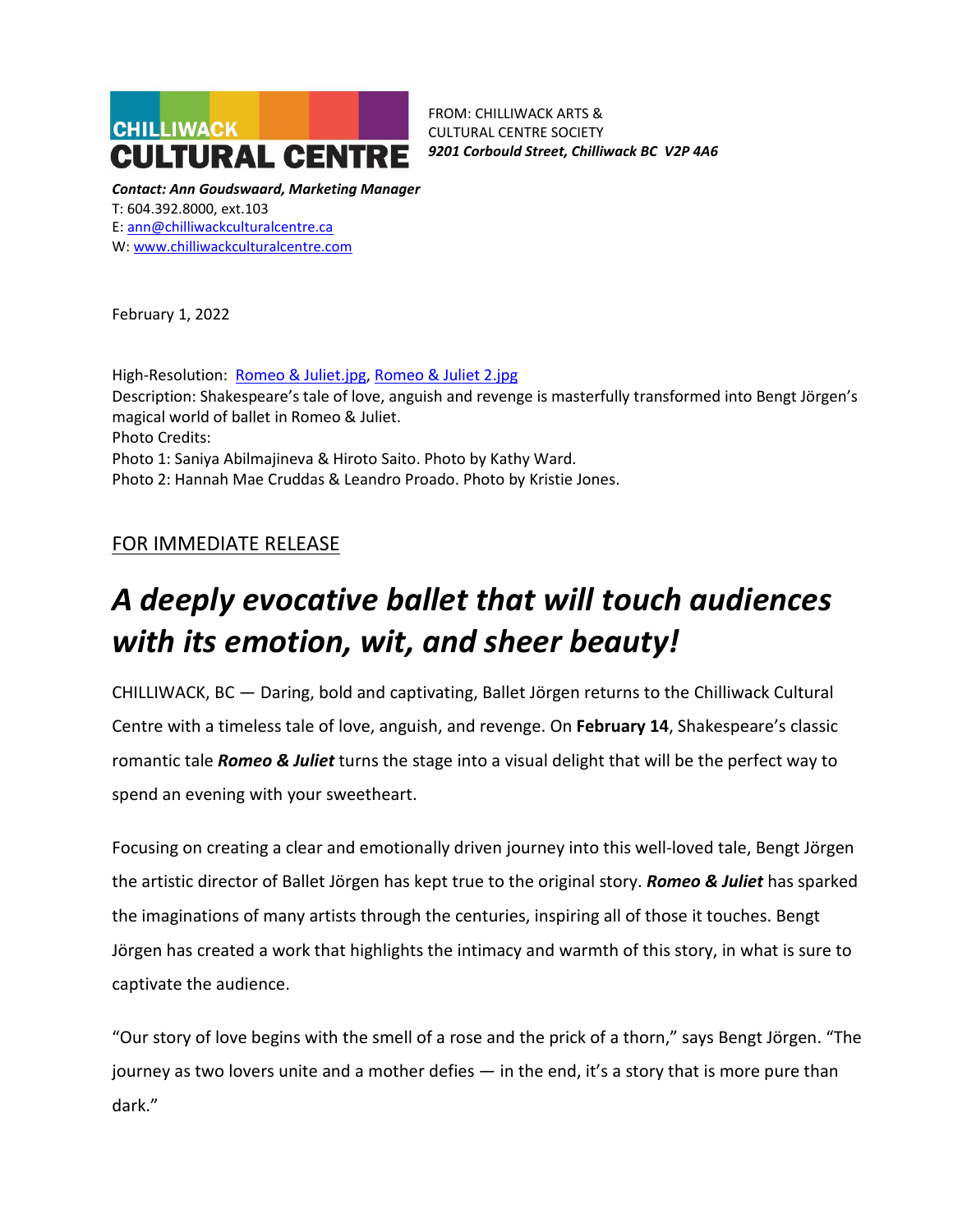Those who experienced the performances of *Swan Lake*, *Anastasia,* and *Coppélia* at The Centre know that no other company captures the atmosphere of Valentine's Day better than Ballet Jörgen, whose tenderness, vitality, and humour add something new to even the most familiar of tales. *Romeo & Juliet* offers an intriguing and engaging perspective on this story of love and innocence and shows the audience why it has won international recognition and critical acclaim.

Ballet Jörgen has been a staple contribution to the Canadian arts community since its creation 31 years ago in 1987. The organization now produces more than 120 performances a year. Based in Toronto, Ballet Jörgen provides ballet training in elementary schools in partnership with George Brown College.

Come and enjoy this breathtaking performance as the plight of these ill-fated lovers is portrayed through dance!

Aspiring photographers! On the day of the show, the dancers of *Ballet Jörgen* and local photographer Vicki Legere will demonstrate how to capture the beauty of the human body in *[People in Motion](https://www.chilliwackculturalcentre.ca/class/people-in-motion-photography/?re=all)  [Photography](https://www.chilliwackculturalcentre.ca/class/people-in-motion-photography/?re=all)*. This workshop runs from **1:15** to **5:15 pm** on **February 14**. The cost for this workshop is \$41. Contact the Centre Box office at 604-391-SHOW(7469) to register.

*[Romeo & Juliet](https://www.chilliwackculturalcentre.ca/event/romeo-juliet/#.YfLXVOrMIdU)* is generously sponsored by: *Aromatica Fine Teas, The Chilliwack Progress, the British Columbia Arts Council, the BC Touring Council, the City of Chilliwack, the Province of British Columbia and the Department of Canadian Heritage.*

*Romeo & Juliet* is coming to the Chilliwack Cultural Centre on **February 14, 2022**, at **7:30 pm**. Tickets are \$45 for adults, \$42 for seniors and \$40 for youth, and can be purchased at the Centre Box Office, online at www.chilliwackculturalcentre.ca, or by calling 604-391-SHOW(7469).

With the constantly changing environment of a COVID-19 world, The Society strives towards keeping pace and making sure The Centre is functioning at the highest level of [safety protocols,](https://www.chilliwackculturalcentre.ca/extras/safety-protocols-stage-3/#.YS6deveSmUk) while also keeping the arts alive.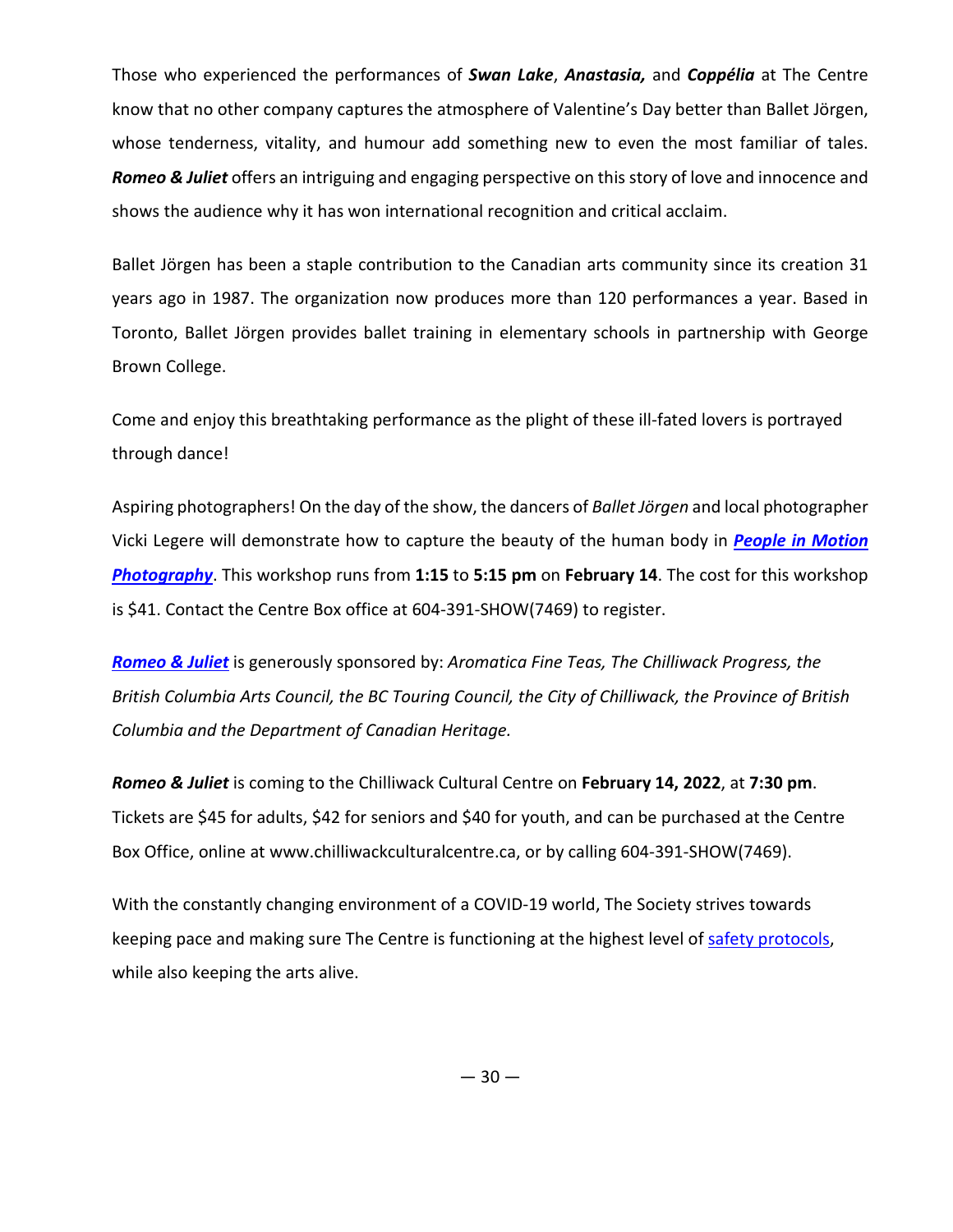Ann Goudswaard, Marketing Manager T: 604.392.8000, ext. 103 E: [ann@chilliwackculturalcentre.ca](mailto:ann@chilliwackculturalcentre.ca)

### **Chilliwack Cultural Centre**

Owned by the City of Chilliwack, the Cultural Centre houses two unique performance venues, an art gallery, music instruction studios, arts and crafts studios, meeting rooms, offices, and is home to the Chilliwack Academy of Music and the O'Connor Group Art Gallery and the Canadian Tire Lobby. Since opening in 2010, over 360,000 tickets have been sold through the Centre Box Office, with a value close to \$6,000,000. The Centre is overseen by The Chilliwack Arts & Cultural Centre Society on behalf of the City. *Chilliwack Cultural Centre highlights:*

- 597 seat performance theatre
- 168 seat recital hall / rehearsal space / dance studio / meeting space
- Chilliwack Art gallery (22-foot high display area)
- 21 music instructional rooms
- Arts, crafts and performance studios
- Storage and Archival Resource Room

#### **Chilliwack Arts & Cultural Centre Society Board of Directors**

Kim Harder – President Jacquie Simpson – Vice President Janet Carroll - Vice President Rick Paulding – Treasurer Mark Evered – Secretary

#### **Directors at Large**

Melissa Geddes Karen Ireland Kim Lawrence Cynthia Robinson

#### **Ex-officio**

Jeff Shields – City Council Liaison Ryan Mulligan – City Staff Liaison

#### **Chilliwack Arts & Cultural Centre Society Partners**

City of Chilliwack Chilliwack Arts & Cultural Centre Society Chilliwack Academy of Music Chilliwack Lions Club Chilliwack Players Guild Chilliwack School of Performing Arts Chilliwack Visual Artists Association

**The Chilliwack Arts & Cultural Centre Society** is registered under the British Columbia Society Act as a not-for-profit society (society number S-54973), and is a registered Canadian charitable organization under the Canadian Charities Directorate. (Charity number 805742897 RR0001)